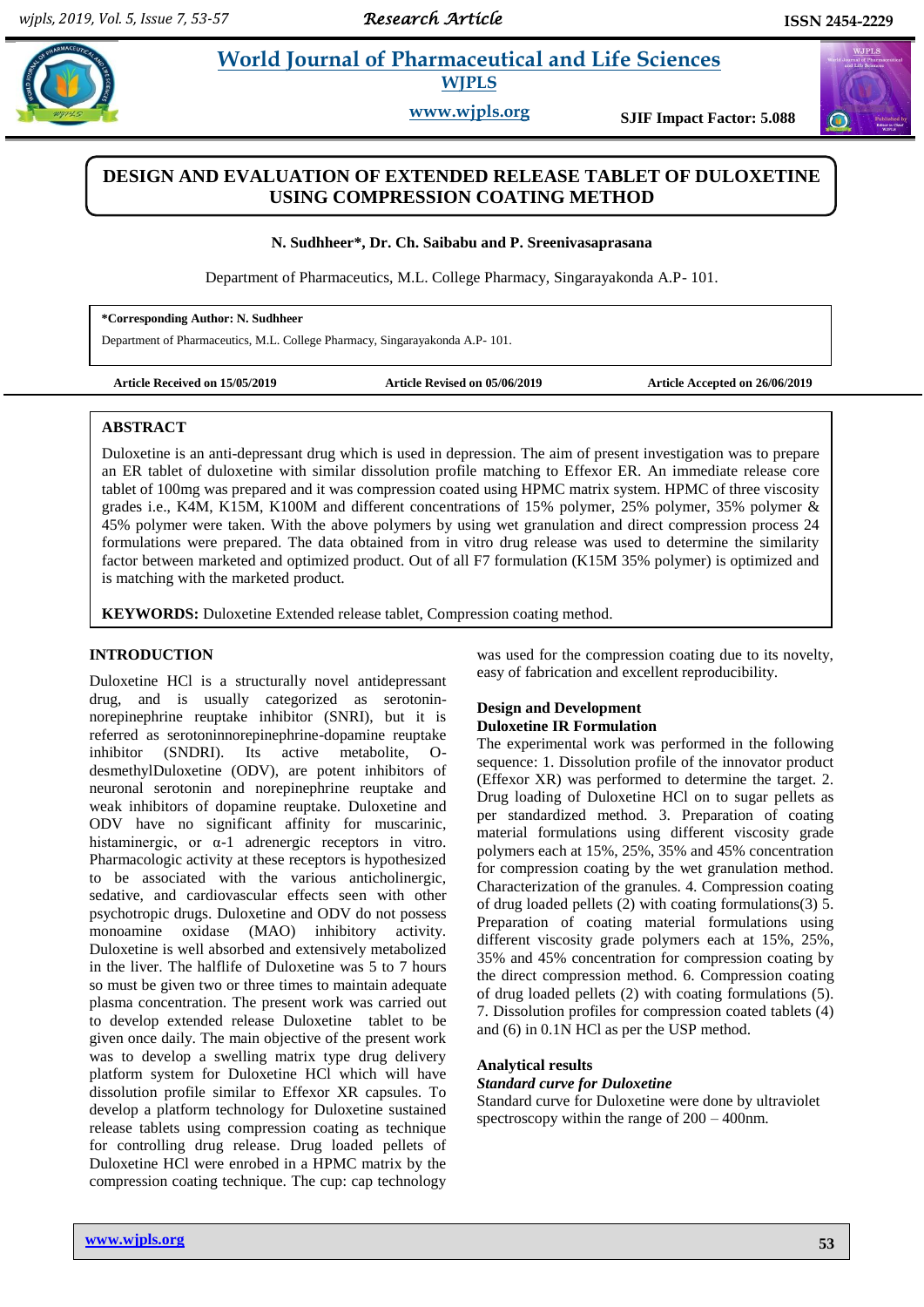#### *Preparation of Hydrochloric acid*

8.5 ml of concentrated hydrochloric acid was diluted with distilled water and the volume was made upto 1000ml with distilled water.  $P<sup>H</sup>$  (1.2) was adjusted with dilute hydrochloric acid.

### *Preparation of Duloxetine Hcl Standard Stock Solution in buffer solution,* **PH 6.8**

## A Standard Solution of Duloxetine HCL was prepared by dissolving accurately weighed 100 mg of Duloxetine HCL with little quantity of phosphate buffer solution, pH 6.8 in a 100 ml volumetric flask. The volume was made up to 100 ml with phosphate buffer solution, pH 6.8 to obtain a stock solution of 1000µg/ml. Accurately weighed quantity of Duloxetine (100 mg) was dissolved in little quantity of phosphate buffer solution, pH 6.8, and volume was made up to 100ml. From this, 1ml of solution was pippeted out into a volumetric flask and volume was made upto 100ml. Appropriate aliquots were taken into different volumetric flask and volume was made up to 10ml with phosphate buffer solution, pH 6.8,so as to get drug concentration of 4 to 24µg/ml. The absorbances of these drug solutions were estimated at  $\lambda$  $_{\text{max}}$  226 nm.

## **Drug – Excipient compatibility studies**

**Fourier Transform Infrared (FTIR) spectroscopy[11-15]** The compatibility between the pure drug and excipients was detected by FTIR spectra obtained on Bruker FTIR Germany (Alpha T). The solid powder sample directly place on yellow crystal which was made up of ZnSe. The spectra were recorded over the wave number of 4000 cm<sup>-1</sup> to 550 cm<sup>-1</sup>.

#### **Pre formulation parameters**

The quality of tablet, once formulated by rule, is generally dictated by the quality of physicochemical properties of blends. There are many formulations and process variables involved in mixing and all these can affect the characteristics of blends produced. The various characteristics of blends tested as per Pharmacopoeia.

# **Angle of repose[16-20]**

The frictional force in a loose powder can be measured by the angle of repose. It is defined as, the maximum angle possible between the surface of the pile of the powder and the horizontal plane. If more powder is added to the pile, it slides down the sides of the pile until the mutual friction of the particles producing a surface angle, is in equilibrium with the gravitational force. The fixed funnel method was employed to measure the angle of repose.

| Table: 1. Angle of Repose values (as per USP). |  |  |  |  |  |  |  |  |  |  |
|------------------------------------------------|--|--|--|--|--|--|--|--|--|--|
|------------------------------------------------|--|--|--|--|--|--|--|--|--|--|

| <b>Angle of Repose</b> | <b>Nature of Flow</b> |
|------------------------|-----------------------|
| $-25$                  | Excellent             |
| 25-30                  | Good                  |
| $30-40$                | Passable              |
| $\sim$ 40              | Very poor             |

# **Bulk density[21-26]**

Density is defined as weight per unit volume. Bulk density, is defined as the mass of the powder divided by the bulk volume and is expressed as  $gm/cm<sup>3</sup>$ . The bulk density of a powder primarily depends on particle size distribution, particle shape and the tendency of particles to adhere together. Bulk density is very important in the size of containers needed for handling, shipping, and storage of raw material and blend. It is also important in size blending equipment. 10 gm powder blend was sieved and introduced into a dry 20 ml cylinder, without compacting. The powder was carefully leveled without compacting and the unsettled apparent volume, Vo, was read.

### **Tapped density**

After carrying out the procedure as given in the measurement of bulk density the cylinder containing the sample was tapped using a suitable mechanical tapped density tester that provides 100 drops per minute and this was repeated until difference between succeeding measurement is less than 2 % and then tapped volume, V measured, to the nearest graduated unit. The tapped density was calculated, in gm per L, using the formula:

### **Measures of powder compressibility**

The Compressibility Index (Carr's Index) is a measure of the propensity of a powder to be compressed. It is determined from the bulk and tapped densities. In theory, the less compressible a material the more flowable it is. As such, it is measures of the relative importance of interparticulate interactions. In a free- flowing powder, such interactions are generally less significant, and the bulk and tapped densities will be closer in value.

For poorer flowing materials, there are frequently greater interparticle interactions, and a greater difference between the bulk and tapped densities will be observed. These differences are reflected in the Compressibility Index which is calculated using the following formulas:

**Table 2: Carr's index value (as per USP).**

| Carr's index | <b>Properties</b> |
|--------------|-------------------|
| $5 - 15$     | Excellent         |
| $12 - 16$    | Good              |
| $18 - 21$    | Fair to Passable  |
| $2 - 35$     | Poor              |
| $33 - 38$    | Very Poor         |
|              | Very Very Poor    |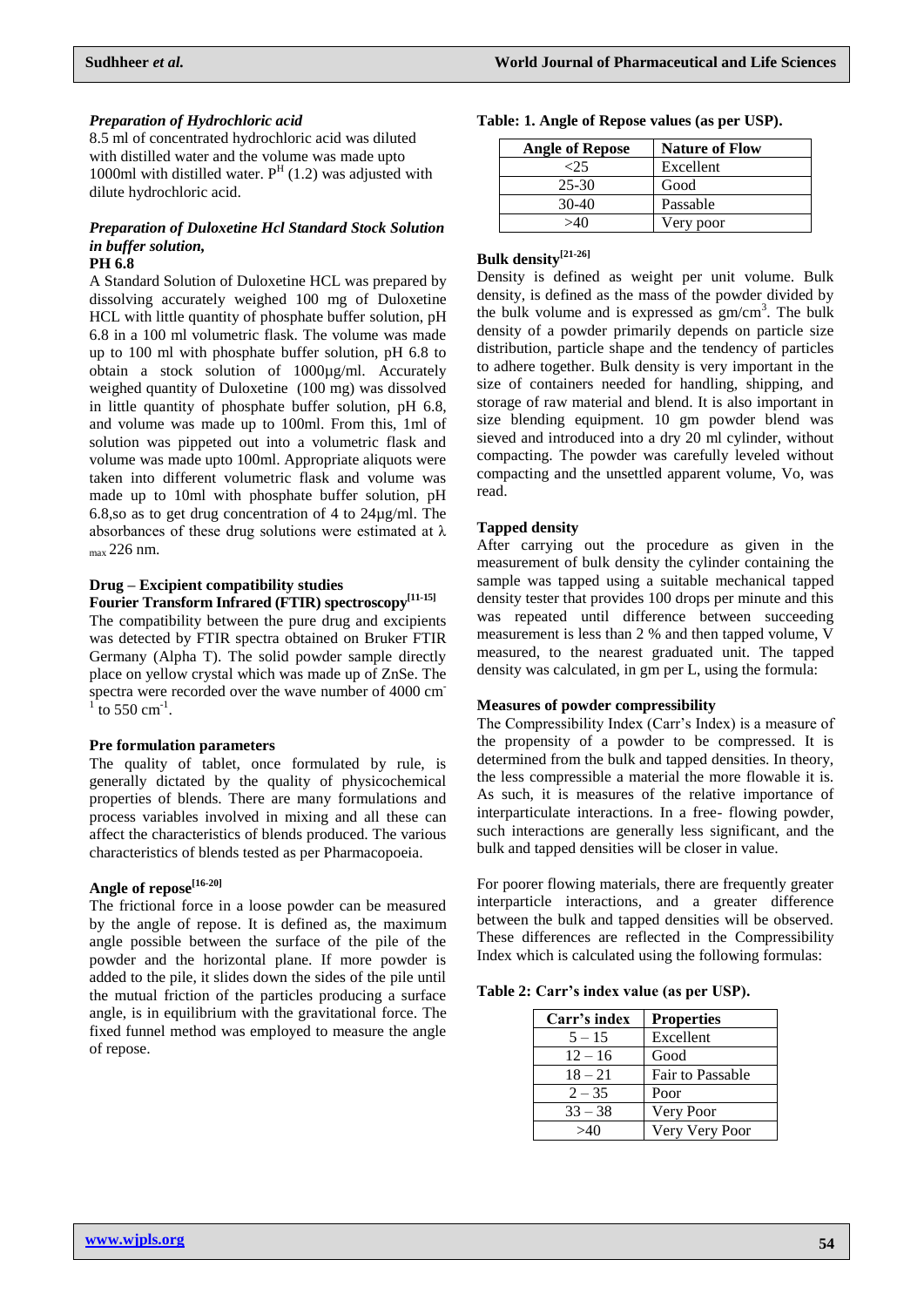### **Composition of the formulation Table 13: Formulation of Duloxetine Core Pellets.**

| S. No.         | <b>Ingredients</b>      | F1   | F2    | F <sub>3</sub> | F4    |
|----------------|-------------------------|------|-------|----------------|-------|
|                | Duloxetine              | 33   | 33    | 33             | 33    |
| $\overline{2}$ | Sugar Pellets (#20#24)  | 35   | 35    | 45             | 40    |
| 3              | Aerosil                 |      |       | 0.8            | 0.60  |
| 4              | Sucrose                 | 8.02 | 13.58 | 7.35           | 12.02 |
|                | <b>Binder solution</b>  |      |       |                |       |
| 5              | Sucrose                 |      | 10.5  | 4.45           | 3.00  |
| 6              | Hypromellose (HPMC 606) | 0.38 | 0.4   | 0.4            | 0.38  |
|                | Purified water          | OS   | OS    | OS             | QS    |

From formulation (F1) to formulation (F4), excepients were altered at different concentration to obtain desired pellets, while the active pharmaceutical ingredient was kept constant in all the formulations.

**Table 14: Formulation of Duloxetine HCL coated pellets.**

| S. No          | <b>Ingredients</b>         | F4    | F5        | F6        | F7    | F8        | F9    | <b>F10</b> | <b>F11</b> |
|----------------|----------------------------|-------|-----------|-----------|-------|-----------|-------|------------|------------|
|                | Duloxetine                 | 33    | 33        | 33        | 33    | 33        | 33    | 33         | 33         |
| $\overline{2}$ | Sugar Pellets (#20#24)     | 40    | 40        | 40        | 40    | 40        | 40    | 40         | 40         |
| 3              | Aerosil                    | 0.60  | 0.60      | 0.60      | 0.60  | 0.60      | 0.60  | 0.60       | 0.60       |
| 4              | Sucrose                    | 12.02 | 11.52     | 15.02     | 16.86 | 12.52     | 14.66 | 12.66      | 9.80       |
|                | <b>Binder solution</b>     |       |           |           |       |           |       |            |            |
| 5              | Sucrose                    | 3.00  | 3.00      | 3.00      | 3.00  | 3.00      | 3.00  | 3.20       | 3.20       |
| 6              | Hypromellose (HPME 606)    | 0.38  | 0.38      | 0.38      | 0.38  | 0.38      | 0.38  | 0.38       | 0.38       |
| 7              | Purified water             | QS    | QS        | QS        | QS    | <b>QS</b> | QS    | QS         | QS         |
|                | <b>SR</b> Coating          |       |           |           |       |           |       |            |            |
| 8              | Eudragit Independent       | 5     | 10        |           |       |           |       |            |            |
| 9              | Eudrragit 1 100(dependent) |       |           | 6         |       |           |       |            |            |
| 10             | Surelease Independent      |       |           |           | 3.13  | 9         |       |            |            |
| 11             | Ethyl cellulose N-50       |       |           |           |       |           | 8.02  | 7.13       | 10.0       |
| 12             | P.E.G-6000                 | 1.0   | 0.5       | 1         | 0.34  | 0.5       | 0.34  | 0.34       | 0.34       |
| 13             | Magnesium stearate         | 4     | 1         | 1         | 2.69  | 1         | 1.64  | 2.69       | 2.68       |
| 14             | I.P.A                      | QS    |           |           |       |           |       | QS         | <b>QS</b>  |
| 15             | <b>Purified Water</b>      | QS    | <b>QS</b> | <b>QS</b> | QS    | QS        | QS    | QS         | <b>QS</b>  |
|                |                            | 99.9  | 100.0     | 100.0     | 100.0 | 100.0     | 100.0 | 100.0      | 100.0      |

**Evaluation of Sustained release Coated Pellets (F4-F11).**

| <b>Formulation</b>        | F4     | F5    | F6    | ${\bf F7}$ | F8    | F9    | <b>F10</b> | <b>F11</b> |
|---------------------------|--------|-------|-------|------------|-------|-------|------------|------------|
| Angle of Repose (degrees) | 32.6   | 29.0  | 31.8  | 27.84      | 27.8  | 28.4  | 28.32      | 29.87      |
| Bulk Density (gm/ml)      | 0.628  | 0.621 | 0.614 | 0.614      | 0.655 | 0.694 | 0.702      | 0.66       |
| TAPPED Density (gm/ml)    | 0.778  | 0.728 | 0.712 | 0.712      | 0.742 | 0.785 | 0.790      | 0.703      |
| Compressibility Index (%) | 19.2   | 14.6  | 13.7  | 13.06      | 11.7  | 11.5  | 11.1       | 6.11       |
| Hausner's Ratio           | .23    | 1.17  | 1.15  | 1.15       | 1.13  | 1.13  | 1.12       | 1.06       |
| Loss On Drying $(\%)$     | 2.05   | 1.75  | 2.25  | 2.10       | 2.08  | 0.99  | 0.97       | 0.85       |
| Friability (%)            | 0.214  | 0.175 | 0.326 | 0.563      | 0.459 | 0.523 | 0.143      | 0.965      |
| Drug Content $(\%)$       | 100.56 | 96.75 | 98.78 | 99.04      | 99.86 | 99.9  | 100.01     | 100.02     |

## **Sieve Analysis for Sustained release Coated Pellets.**

| S. No. |                 |      |      |      | Percentage of sample retained in each sieve $(\% )$ |      |      |            |      |
|--------|-----------------|------|------|------|-----------------------------------------------------|------|------|------------|------|
|        | <b>Sieve No</b> | F4   | F5.  | F6   | F7                                                  | F8   | F9   | <b>F10</b> | F11  |
|        | 16              | 9.1  | 10.9 | 11.2 | 12.4                                                | 13.4 | 11.8 | 12.4       | 12.6 |
|        | 20              | 20.9 | 29.1 | 29.0 | 30.4                                                | 42.8 | 46.3 | 52.2       | 52.2 |
|        | 24              | 70.0 | 60.0 | 60.8 | 57.2                                                | 43.8 | 41.9 | 35.4       | 35.2 |
|        | Pan             |      |      |      |                                                     |      |      |            |      |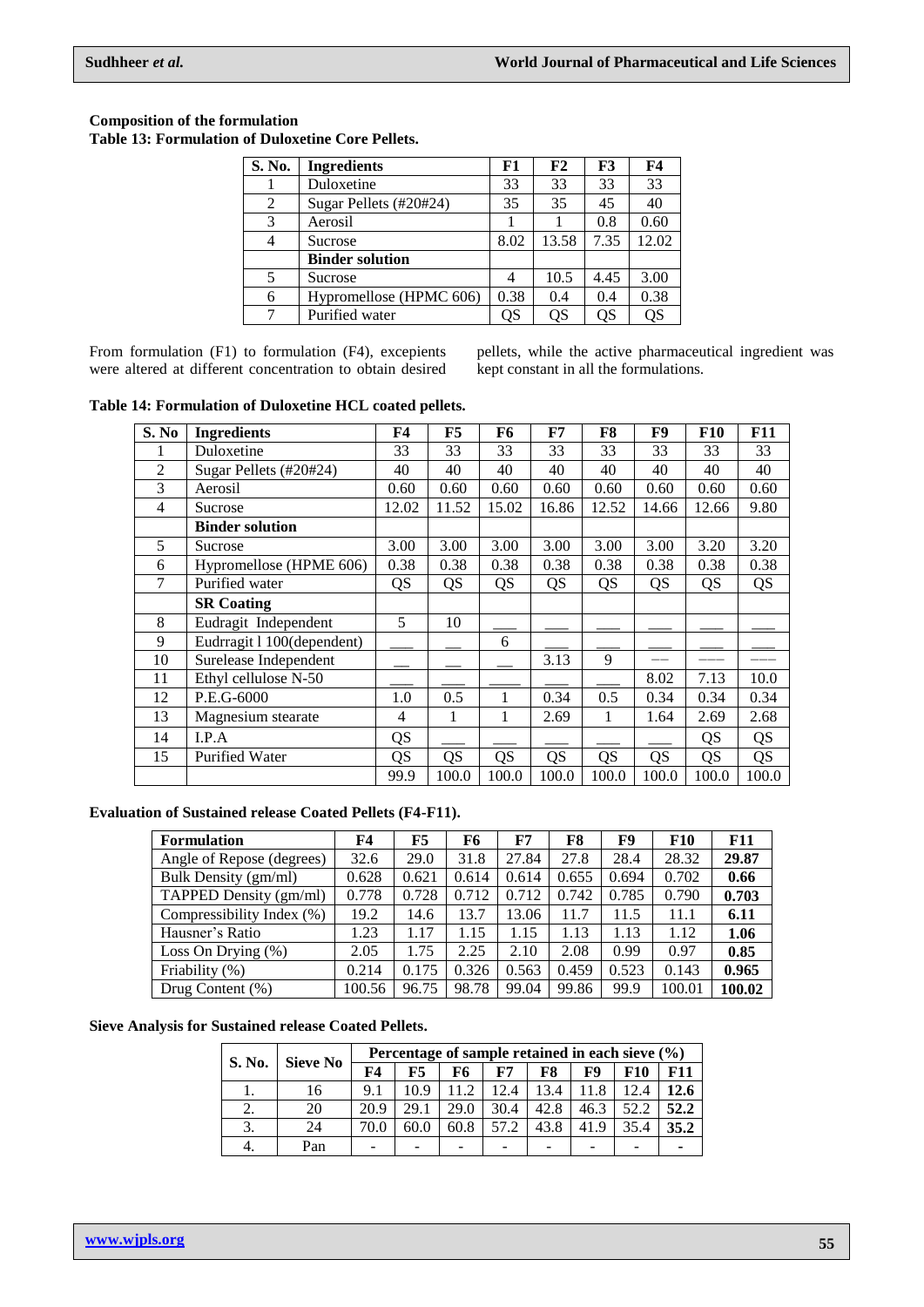| S.             | <b>Formulations</b> | Weight variation in (mg) $\pm$ | Drug content | Cumulative % Drug content of |
|----------------|---------------------|--------------------------------|--------------|------------------------------|
| N <sub>0</sub> |                     | S.D                            | $(\%)$       | 10 capsules                  |
|                | F4                  | $227.8 \pm 1.02$               | 100.56       | 99.73                        |
| 2.             | F5                  | $229.2 \pm 0.07$               | 96.75        | 98.00                        |
| 3.             | F6                  | $226.9 \pm 1.01$               | 98.78        | 100.60                       |
| 4.             | F7                  | $227.8 \pm 0.06$               | 99.04        | 101.04                       |
| 5.             | F8                  | $228.4 \pm 1.0$                | 99.86        | 99.97                        |
| 6.             | F9                  | $225.9 \pm 1.02$               | 99.9         | 99.21                        |
| 7.             | F10                 | $227.0 \pm 0.6$                | 100.1        | 101.88                       |
| 8.             | <b>F11</b>          | $227.0 \pm 0.6$                | 100.2        | 101.29                       |

| <b>Evaluation of Duloxetine HCL SR Coated Capsules (F4-F11).</b> |  |  |  |  |
|------------------------------------------------------------------|--|--|--|--|
|------------------------------------------------------------------|--|--|--|--|

|  | Dissolution profile of SR Coated Pellets with Reference product Formulations (F4-F11). |  |
|--|----------------------------------------------------------------------------------------|--|
|--|----------------------------------------------------------------------------------------|--|

| S. No | Time in hrs |              |          |      |      | Percentage drug release |      |       |            |            |
|-------|-------------|--------------|----------|------|------|-------------------------|------|-------|------------|------------|
|       |             | Effexor 75mg | F4       | F5   | F6   | F7                      | F8   | F9    | <b>F10</b> | <b>F11</b> |
|       |             |              | $\theta$ |      | 0    | 0                       |      |       |            | $\bf{0}$   |
| ↑     |             | 14.2         | 13.6     | 33.6 | 11.2 | 10.2                    | 22.3 | 19.5  | 12.6       | 10.2       |
|       | 6           | 42.6         | 22.7     | 55.3 | 39   | 21.2                    | 42   | 35    | 23.6       | 24.9       |
| 4     | 8           | 60.2         | 46.9     | 75.6 | 55   | 32.1                    | 56.9 | 52.35 | 47.8       | 33.5       |
|       | 10          | 73.7         | 67.6     | 86.4 | 73.2 | 60.3                    | 72.6 | 70.45 | 68.3       | 62.9       |
| 6     | 12          | 81.4         | 76.1     | 98.9 | 82.6 | 69.6                    | 79.7 | 78.9  | 78.1       | 79.8       |
|       | 18          | 90.4         | 81.3     | ND   | 90.6 | 76                      | 87.4 | 85.3  | 83.2       | 85.5       |
| 8     | 20          | 97.8         | 91.1     | ND   | 95.8 | 83.1                    | 96.6 | 95.3  | 94         | 96.2       |



### **DISCUSSION**

Formulation F4 SR coated pellets with 5% w/v of Eudragit (independent) produced 91.1% of release in buffer medium and also it is in continued with indiscriminate medium. So, the formulation F5 was coated with 10% Eudragit and this coating results in fast drug releasing within 10 hours in buffer medium. By observing the previous trails, than decided to take pH dependent polymer like Eudragit L100 as it is soluble in pH 6-7, as we have our official medium is also with in this range. In the formulation F6, 95.8% of drug released, the result was improved when compared with F4 & F5. But in this trail the polymer has changed because as our reference product shows pH independent release profile so that, we decided to the use of pH independent polymer. Hence formulation F7 was tried with 3.13% of surelease as SR coating polymer and the acquired result was 83.1% of Duloxetine HCL release. As above results were not satisfactory, surelease retarding the release of Duloxetine HCL in Buffer medium when compared with the other formulation. So, the alternate SR coating polymer Ethylcelluolse was decided to apply in the further formulation.

Formulation F8 was coated with 9.0% of surelease to the core pellets and the result was obtained as 96.6%. To retard the drug release more than the formulation F7 the concentration of surelease has been increased. To retard the drug release with ethylcelluolse the concentration was decided to take equal to (or) less than the concentration of surelease. Hence, formulation F9 & F10 was tried with 5.13% & 7.13% and Duloxetine HCL was released and observed desired range in phosphate buffer & the optimized batch was taken with ethycelluolse.

From the above observation, formulation F4 to F7 does not complies with desired drug retard in the phosphate dissolution medium and the continuous buffer stage dissolution was performed but not satisfactory. Formulation F8 and F9 had a better drug retarding property so the process was carried to next continuous pH 6.8 phosphate buffer stage for 20 hours. F9 & F10 showed the good sustained characters when compared with the F4 to F7. But the formulation F11 showed good release data. When compared to F10, formulation F 11 has shown good release tendency like the reference product. Finally by observing the release profile of both